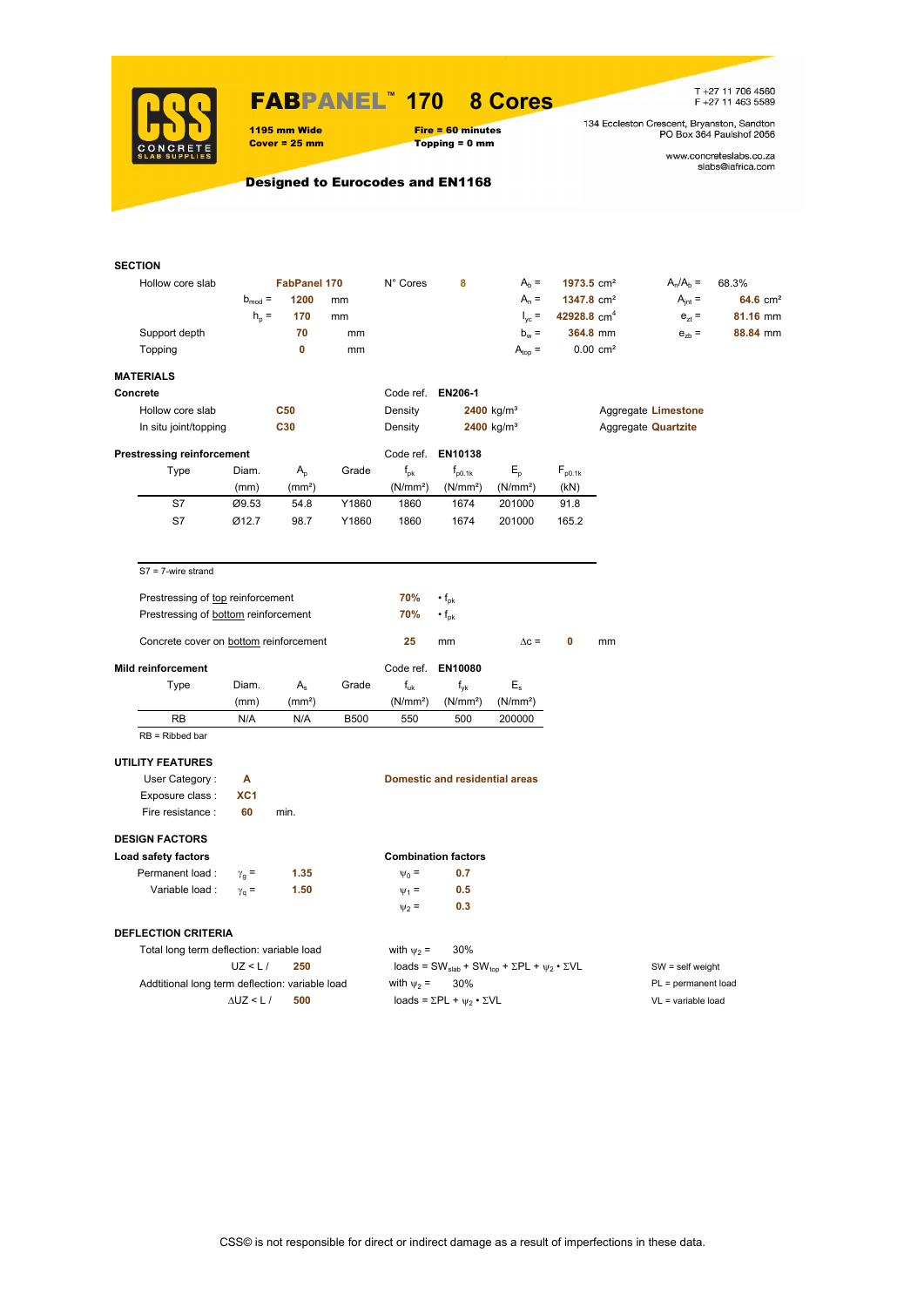

# FABPANEL**™ 170 8 Cores**

1195 mm Wide Fire = 60 minutes<br>
Cover = 25 mm Topping = 0 mm  $Topping = 0$  mm

T+27 11 706 4560<br>F+27 11 463 5589

134 Eccleston Crescent, Bryanston, Sandton<br>PO Box 364 Paulshof 2056

www.concreteslabs.co.za<br>slabs@iafrica.com

Designed to Eurocodes and EN1168

| <b>Reinforcement type</b>          |         | <b>STR 01</b> | <b>STR 02</b> | <b>STR 03</b> |  |  |  |  |
|------------------------------------|---------|---------------|---------------|---------------|--|--|--|--|
| <b>Top reinforcement</b>           |         |               |               | 2xØ9.53       |  |  |  |  |
| <b>Bottom reinforcement</b>        |         | 5xØ9.53       | 7xØ9.53       | 9xØ9.53       |  |  |  |  |
| Reinforcement (kg/m <sup>2</sup> ) |         | 1.80          | 2.52          | 3.96          |  |  |  |  |
| $M_{Rd}$                           | (kNm/m) | 49.3          | 65.8          | 82.9          |  |  |  |  |
| $V_{nc,Rd}$                        | (kN/m)  | 58.6          | 60.5          | 63.9          |  |  |  |  |
| $V_{c, Rd}$                        | (kN/m)  | 38.1          | 46.0          | 65.3          |  |  |  |  |

## **This Load Span Table is for guidance only and should not be considered as a complete calculation.**

| <b>Permanent</b><br>load<br>$g$ (kN/m <sup>2</sup> ) | <b>Variable</b><br>load<br>$q$ (kN/m <sup>2</sup> ) |      | <b>CLEAR SPAN (IN METERS)</b> |      | $L_{\text{sup}}$<br>$L_{n}$<br>$\equiv$ sup |  |  |  |  |  |  |  |
|------------------------------------------------------|-----------------------------------------------------|------|-------------------------------|------|---------------------------------------------|--|--|--|--|--|--|--|
| 1.50                                                 | 1.50                                                | 6.88 | 8.11                          | 8.44 |                                             |  |  |  |  |  |  |  |
| 1.50                                                 | 2.00                                                | 6.71 | 7.82                          | 8.24 |                                             |  |  |  |  |  |  |  |
| 1.50                                                 | 2.50                                                | 6.49 | 7.50                          | 8.07 |                                             |  |  |  |  |  |  |  |
| 1.50                                                 | 3.00                                                | 6.25 | 7.21                          | 7.90 |                                             |  |  |  |  |  |  |  |
| 1.50                                                 | 3.50                                                | 6.03 | 6.96                          | 7.75 |                                             |  |  |  |  |  |  |  |
| 1.50                                                 | 4.00                                                | 5.83 | 6.73                          | 7.55 |                                             |  |  |  |  |  |  |  |
| 1.50                                                 | 5.00                                                | 5.49 | 6.34                          | 7.11 |                                             |  |  |  |  |  |  |  |
| 1.50                                                 | 6.00                                                | 5.20 | 6.00                          | 6.73 |                                             |  |  |  |  |  |  |  |
| 1.50                                                 | 7.00                                                | 4.95 | 5.72                          | 6.41 |                                             |  |  |  |  |  |  |  |
| 1.50                                                 | 8.00                                                | 4.73 | 5.47                          | 6.13 |                                             |  |  |  |  |  |  |  |
| 1.50                                                 | 9.00                                                | 4.54 | 5.25                          | 5.89 |                                             |  |  |  |  |  |  |  |
| 1.50                                                 | 10.00                                               | 4.38 | 5.05                          | 5.70 |                                             |  |  |  |  |  |  |  |
| 1.50                                                 | 12.50                                               | 4.02 | 4.65                          | 5.22 |                                             |  |  |  |  |  |  |  |
| 1.50                                                 | 15.00                                               | 3.64 | 4.33                          | 4.80 |                                             |  |  |  |  |  |  |  |
| 1.50                                                 | 20.00                                               | 3.10 | 3.65                          | 3.83 |                                             |  |  |  |  |  |  |  |

### **SECTION - self weight**

| Precast slab:           | 2.64 | kN/m <sup>2</sup> |                                |      |                   |                            |
|-------------------------|------|-------------------|--------------------------------|------|-------------------|----------------------------|
| Joint:                  | 0.13 | kN/m <sup>2</sup> | $\Rightarrow$ Sum =            | 2.77 | kN/m <sup>2</sup> | $(slab + joint)$           |
| Topping:                | 0.00 | kN/m <sup>2</sup> | $\Rightarrow$ Sum =            | 2.77 | kN/m <sup>2</sup> | $(slab + joint + topping)$ |
| <b>UTILITY FEATURES</b> |      |                   |                                |      |                   |                            |
| User Category:          | А    |                   | Domestic and residential areas |      |                   |                            |
| Exposure class:         | XC1  |                   | Fire resistance :              | 60   | min.              |                            |
| ______________          |      |                   |                                |      |                   |                            |

#### **DEFLECTION CRITERIA**

Long term part of variable load  $v_2 = 0.3$ 

- Long term TOTAL deflection under self weight of the slab + total permanent load + 30% of the variable load < L / 250

- Long term ADDITIONAL deflection under total permanent load + 30% of the variable load < L / 500